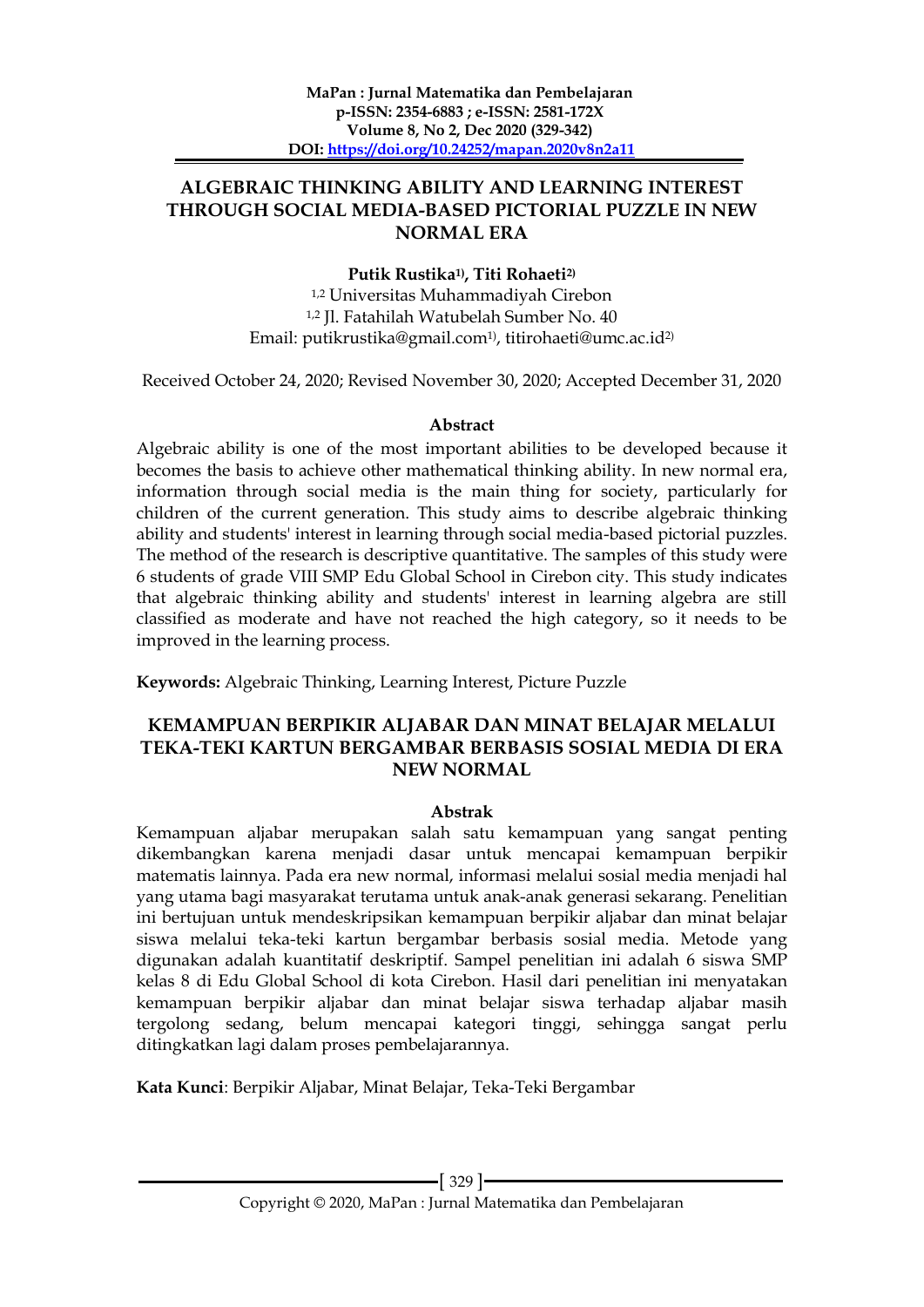*How to Cite*: Rustika, P. & Rohaet, T. (2020). Algebraic Thinking Ability and Learning Interest Through Social Media-Based Pictorial Puzzle in New Normal Era. *MaPan : Jurnal Matematika dan Pembelajaran*, *8*(2), 329-342. https://doi.org/10.24252/mapan.2020v8n2a11.

## **INTRODUCTION**

athematics is one of the most important fields of science in the real of education. Wanti, Juariah, Farlina, Kariadinata, and Sugilar  $\mathsf{L}_{(2017)}$  defines mathematics as a process of reasoning and the **formatics** is one of the most important fields of science in the real of education. Wanti, Juariah, Farlina, Kariadinata, and Sugilar (2017) defines mathematics as a process of reasoning and the formation of thought patte person's ability to reason and think logically is a characteristic of mathematics. BSNP (2006) in Putri, Sulianto, and Azizah (2019) also reveals that mathematics equips students with logical thinking skills. Gardner explains that logical-mathematical intelligence consists of studying problems, solving logical and analytical problems, performing mathematical operations, and carrying out scientific investigations (Maftoon & Sarem, 2012). Another ability in mathematics is the ability to think algebraically. This is the main ability in learning mathematics before going to the advanced stage of mathematical thinking. The ability to think algebra for children is usually introduced early on and what is usually introduced is to count the number of objects with different categories. As stated by Vance in Angriani (2017) algebra is sometimes defined as a generalization of arithmetic, but the emphasis on algebra is much broader than just a set of rules for manipulating symbols, namely, algebra is a way of thinking. Along with physical development, a person's ability to reason abstractly also increases, so that the ability to count also increases, not only recognizing the number of numbers but also can perform numerical counting operations such as adding, subtracting, multiplying, and dividing in algebraic content.

Algebra material is material that is the basis for understanding higher mathematical concepts. Students will find it difficult to reason further mathematical concepts when students' basic algebraic arithmetic abilities are weak. This is in line with the National Council of Teachers of Mathematics which states that learning algebra should be aimed at developing students' abilities in (1) understanding patterns, relationships, and functions; (2) representing and analyzing mathematical situations using algebraic symbols and procedures; (3) using mathematical models to express and understand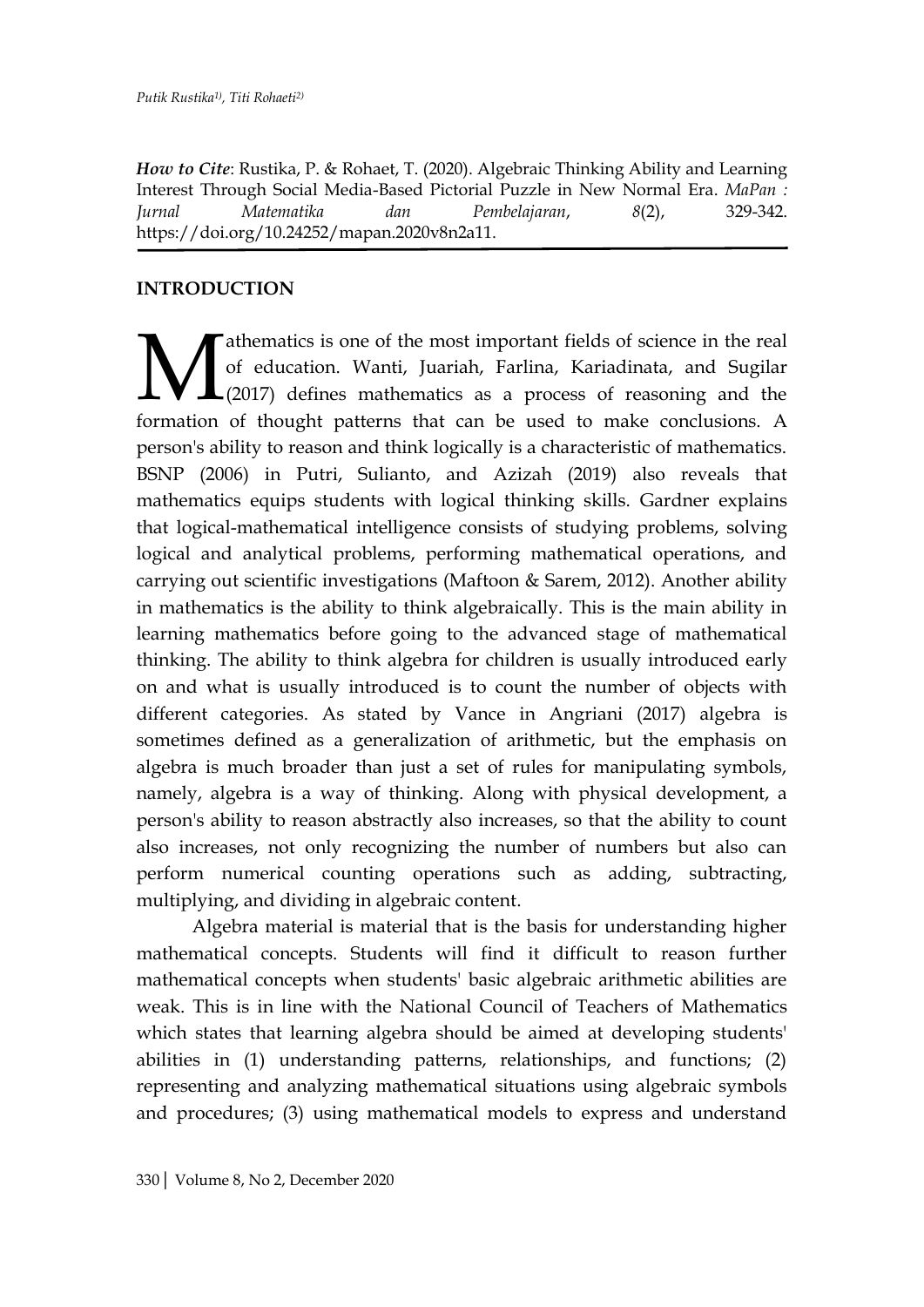quantitative relations; and (4) analyzing the change in various contexts (NCTM, 2010). Apart from NCTM, this is in line with what Drijvers, Goddijn, and Kindt (2010) said, algebraic expertise requires a relationship between basic skills and symbol sense. An element will not form without other elements; for example, students cannot reason algebraically if they cannot perform algebraic operations and vice versa, students often need algebraic reasoning to perform algebraic operations.

There are 3 aspects of algebraic thinking ability, namely generalization, transformational, and global meta-level. According to Kieran, the generational ability is an algebraic ability that includes expressions and equations. Then, transformational abilities are algebraic skills related to rule-based change. Meanwhile, global meta-level abilities are abilities that involve algebra as a good tool in solving algebraic problems and other problems outside algebra (Badawi, Rochmad, & Agoestanto, 2017). Meanwhile, Foster (2007) emphasizes algebraic thinking in "habits of mind" or thought patterns. One of the important formulations of algebraic thinking is the mindset that students need algebra.

In schools, especially at the junior high school level, students learn a lot about algebra about solving mathematical equations. Solving equations is a key unit in early algebra, and Common Core State Standards Initiative (2010) states that there are two standards. First, it is started from the assumption that the original equation has a solution and each step in solving a simple equation as following from the equality of numbers asserted at the previous step is described afterward. Additionally, a viable argument to justify a solution method is constructed. Second, examples showing how extraneous solutions are provided. With these, the Common Core Standards believes that it is not enough only to solve equations. To perfect it, students must comprehend a deeper the concepts underlying the process of equation solving.

However, many students still have difficulty in mastering the basic skills of algebra. As the results of interviews conducted by Wati and Saragih (2018), they state that algebra lessons are difficult because they contain variables whose values are unknown so that many students are confused when given questions related to algebra. In addition, algebra is a concept that is not easy to learn and teach (Drijvers, Goddijn, & Kindt, 2010). Solving equations is a pivotal unit in beginning algebra, often confusing and challenging for many students. Many misconceptions prohibiting students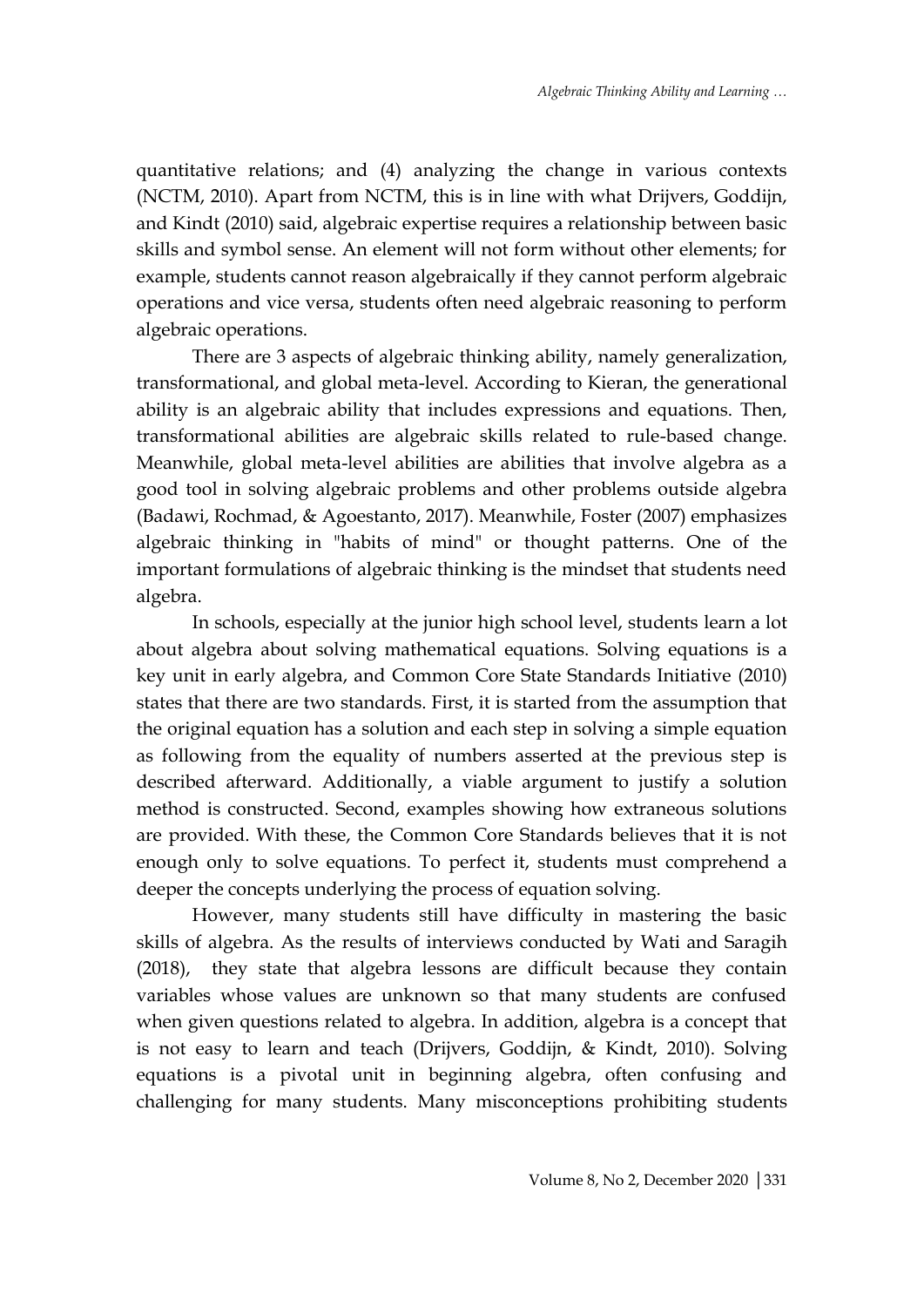from developing a deeper understanding of algebra have occurred and persisted since their early learning experiences.

For example, misconceptions surrounding the generalizability of addition or the meaning of the equals sign that may begin in elementary school negatively affect students' understanding of variables and solving equations in beginning algebra classes (Lange, Booth, & Newton, 2014). Based on the results of an interview with one of the mathematics teachers at EDU Global School, most students are able to understand and solve algebra-based problems if the types of questions are given and are presented with concrete and interesting pictures. However, when given questions in a more abstract book, they still have difficulty solving existing problems or problems. Many students have difficulty learning algebra so they have low algebraic expertise. Difficulty in learning also depends on students' interest in learning.

Interest is a situation where someone desires to know and study and prove more about a certain object with the understanding that there is a more active relationship to that object. According to Nisa (2015) interest is an accidental concentration of attention born willing and dependent on talents and the environment. Furthermore, Hurlock in Kambuaya (2015) states that interest is the result of experience or the learning process. Katz, Assor, Kanat-Maymon, & Bereby-Meyer (2006) call interest intrinsic or intrinsic value defined as "the enjoyment people experience when doing a task, or their subjective interest in the content of the task". Meanwhile, according to (Slameto, 2003) developing an interest in something helps students see how the relationship between the material they are expected to study with themselves as individuals. This process means showing students how certain knowledge or skills affect him, but rather his goals, satisfying his needs. If students realize that learning is a tool to achieve several goals that they consider important and if students see that the results of their learning experiences will bring progress to themselves, they will likely be interested (will be motivated) to learn them (Slameto, 2003). So, it is very important for us to know the interest in students' learning in every development of the learning system, especially in the current era, namely digital-based learning.

Martin, Hoskins, Brooks, and Bennett (2013) state that it is very important to choose the right technology to teach materials. However, media and technology must be selected based on various criteria such as learning outcomes, learning strategies, students' characteristics, and learning settings. In other words, the reason for choosing them is not only from their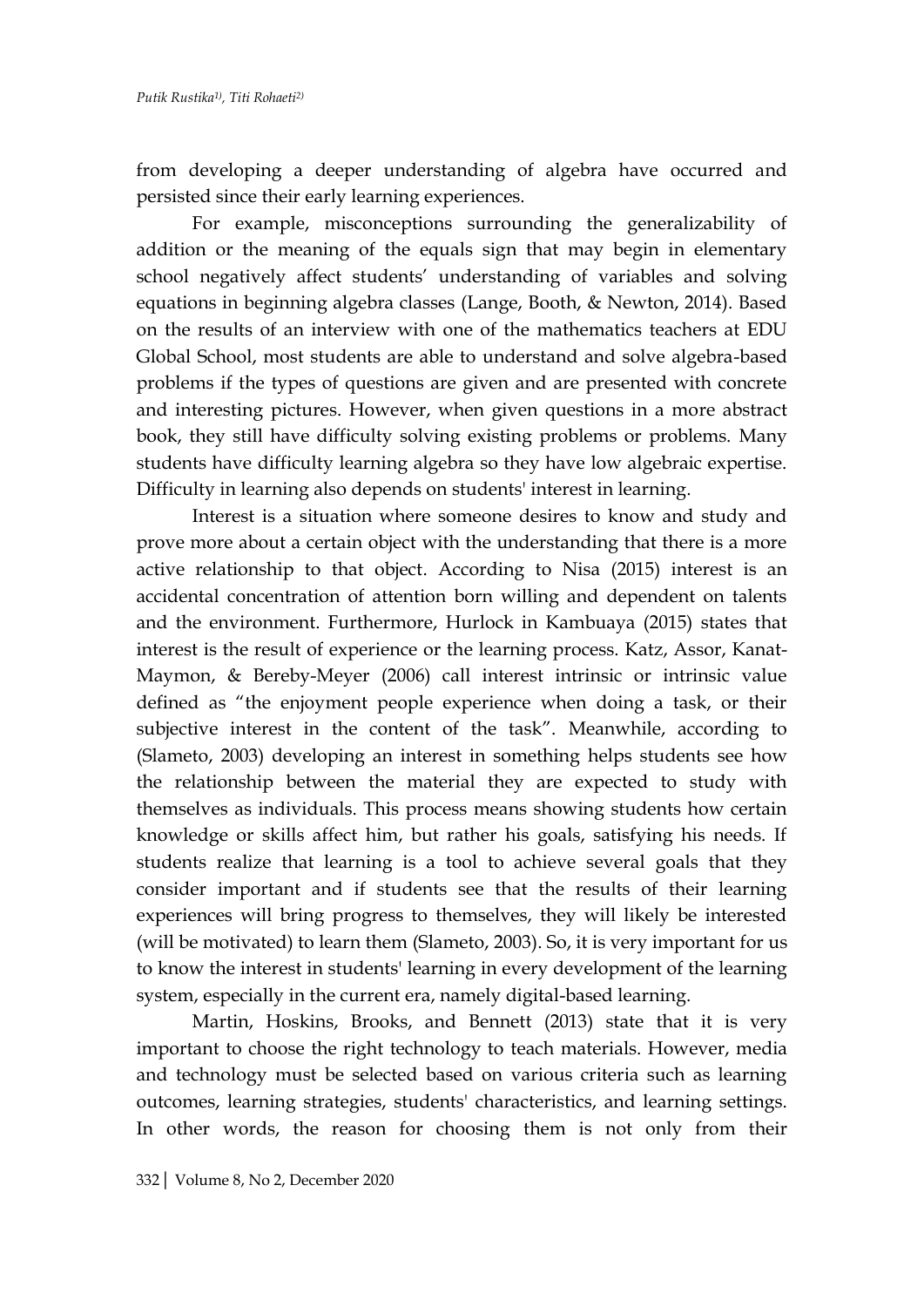*Algebraic Thinking Ability and Learning …*

availability. Loyola (2016) also states that there are many positive sides to choosing the right media and technology, for example, more effective student learning acquisition, more active student participation in class, and better student understanding of subject matter.

Nowadays, there are changes in social life in society, where social media is the main source of information. Social media is a forum for learning activities, but there are still many educators who are still not open minded about social media as a source of learning due to the inadequacy of technological abilities. Many teachers remain uncertain about meaningfully integrating this technology or assessing its impacts (Crook, 2012). The existence of the covid 19 outbreak has contributed very much to learning activities. Educators inevitably have to adapt and quickly adapt to technology. So, in the new normal era due to the covid 19 outbreak, educators have started to appear to use their social media as a place to learn and share information about learning content. Leveraging social networking capabilities may give teachers and students access to a different culture that helps them clarify their beliefs about teaching with technology and revise their behaviors (Greenhow, 2006). Furthermore, Lederer (2012) points out that social media also plays a role as an educational tool in enriching the learning experience through more attractive connectivity between teachers and students. He underlines that websites such as Social Media-based Mathematics Development and Use, such as Facebook, Twitter, and LinkedIn, are useful for users to dialogue, exchange ideas, and find answers to questions. These sites are designed to enable collaboration and discussion. Also, Lederer states that social media is very useful when used as a learning medium. One of its main benefits is that it can enrich the learning experience by encouraging collaboration and discussion, creating meaningful dialogue, exchanging ideas, and increasing student interaction.

The current phenomenon is that there are often illustrated pictorial puzzle problems related to algebraic calculation operations that are widely uploaded by social media. Social media usually uploads questions on Facebook, Instagram, WhatsApp, Twitter, and so on. The phrase "social networking sites" is an umbrella term used for social media and includes but is not limited to Facebook, Twitter, Linked-in, Myspace. Social Media is internet-based technologies that allow more free-flowing communication among its users (Devi, Eragamreddy, & Lakshmi, 2019). The relationship between Facebook and well-being appears to become positive over the college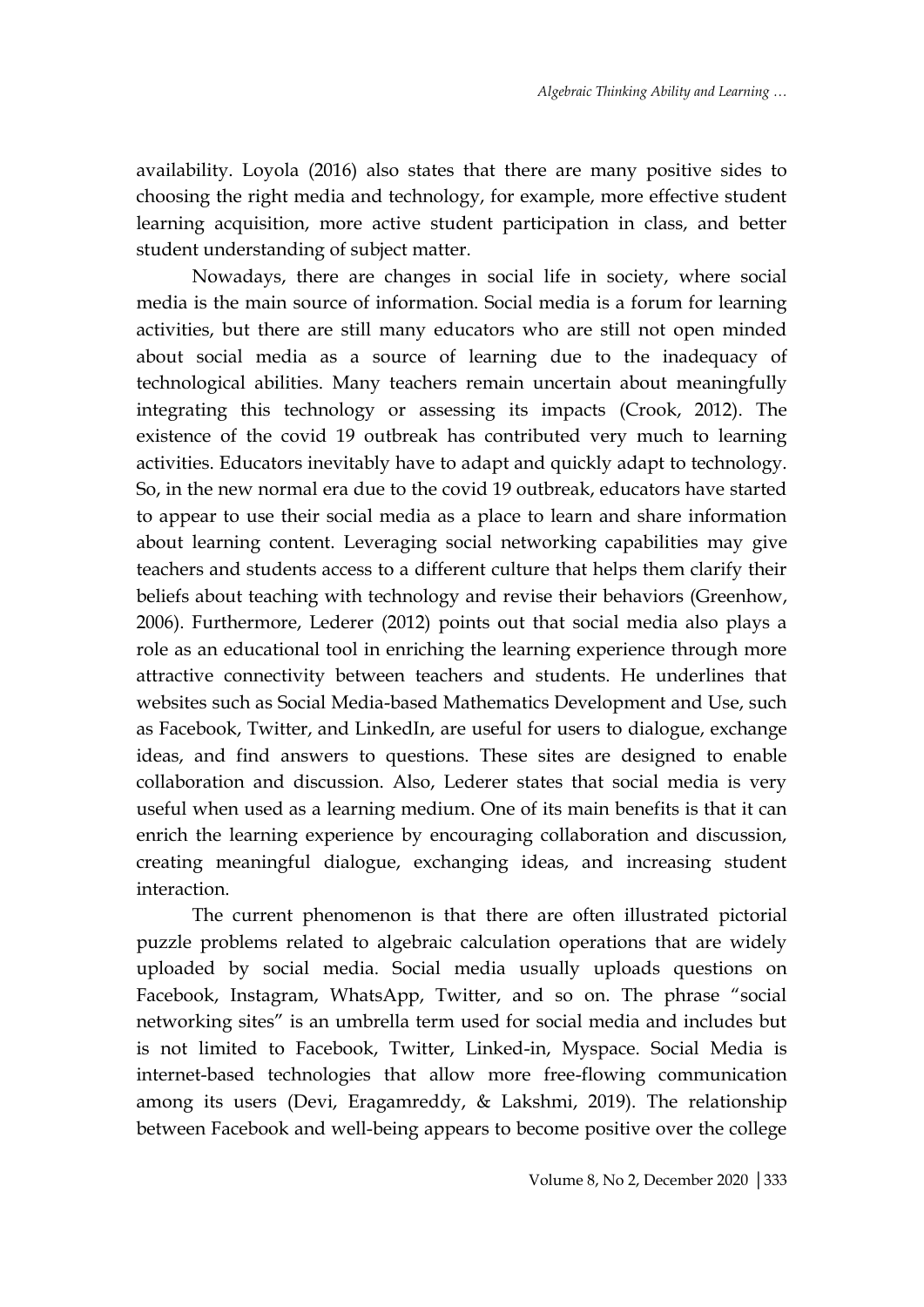years, possibly because upper-class students use Facebook to connect socially with their peers and participate in college life (Kalpidou, Costin, & Morris 2010).

Millennials spend most of their time on gadgets, therefore learning through social media will have a considerable influence on the learning process. Learning algebra with illustrated pictorial puzzles can be packaged in a more interesting and fun way, and students' algebraic thinking ability can be known actively on social media. This is in line with Gnadig's statement which states that puzzles must involve emotions, creativity, and sophistication of students in order to be attractive, paradoxical, and sophisticated. With this, students' curiosity and conceptual understanding can increase. In addition, critical thinking skills, problem strategies, and 'outer box' lateral thinking can be improved (Gnadig, Honyek, & Riley 2001). Based on the description above, the researcher is eager to investigate how the algebraic thinking ability and learning interest of junior high school students through pictorial puzzles are based on social media in a new normal era. The new normal era requires us to do distance learning so that technology-based learning is needed in this era. Therefore, social media-based pictorial puzzle can be student learning medium to build algebraic thinking.

### **METHODS**

This type of research is field research, namely direct observation of the object under study in order to obtain relevant data. The method used in this research is descriptive quantitative methods, namely using data analysis techniques in numbers. The stages of the research procedure were (1) literature study, (2) creating an algebraic pictorial puzzle instrument based on social media, (3) test validation by experts, (4) field testing of instruments (5) revision of instruments, (6) sampling, (5) data analysis, and (6) conclusion drawing. The subjects of this study were the 8th-grade students of Edu Global School. There are 6 subjects of this research. The variables observed in this study were students' algebraic thinking skills and students' learning interest in learning pictorial puzzles based on social media. Researchers made tests and questionnaires to determine algebraic thinking ability and student interest in learning. The results were analyzed descriptively. In this study, data collection techniques will be used, namely the test sheet and questionnaire. The questionnaire was based on algebraic thinking ability indicators, namely generalization, transformational, and meta-global levels. Then, student interest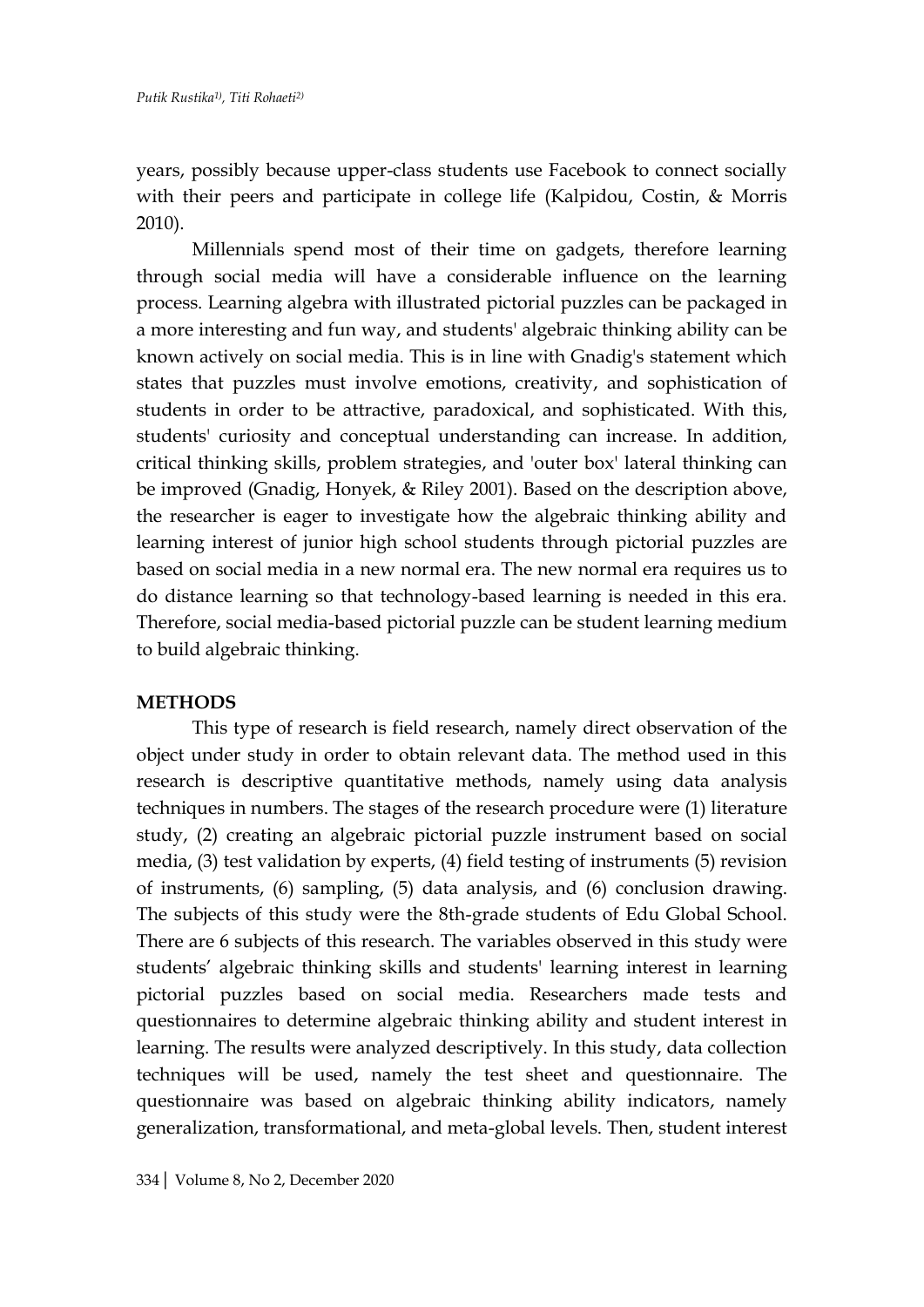in learning indicators is desire, feelings of pleasure, knowledge, habits, and attention. Here are some examples of illustrated pictorial puzzle questions based on social media.



Figure 1. Cartoon Pictorial Puzzle

Researchers conducted a field sample trial of the validity and reliability of tests and questionnaires with a sample of grade 10 at SMAN 1 Beber Cirebon district with as many as 15 students. Then, researchers used the SPSS 20 software program to calculate validity and reliability. The results of tests and questionnaires that have been tested for validity are based on their validity and reliability as instruments that can be used to measure algebraic abilities and students' interest in learning algebra in junior high school.

### **RESULTS AND DISCUSSION**

1. Results of Data Analysis of Algebraic Thinking Ability

The results of descriptive statistics tests of algebraic thinking ability from the data that have been obtained at the EDU Global School are as follows.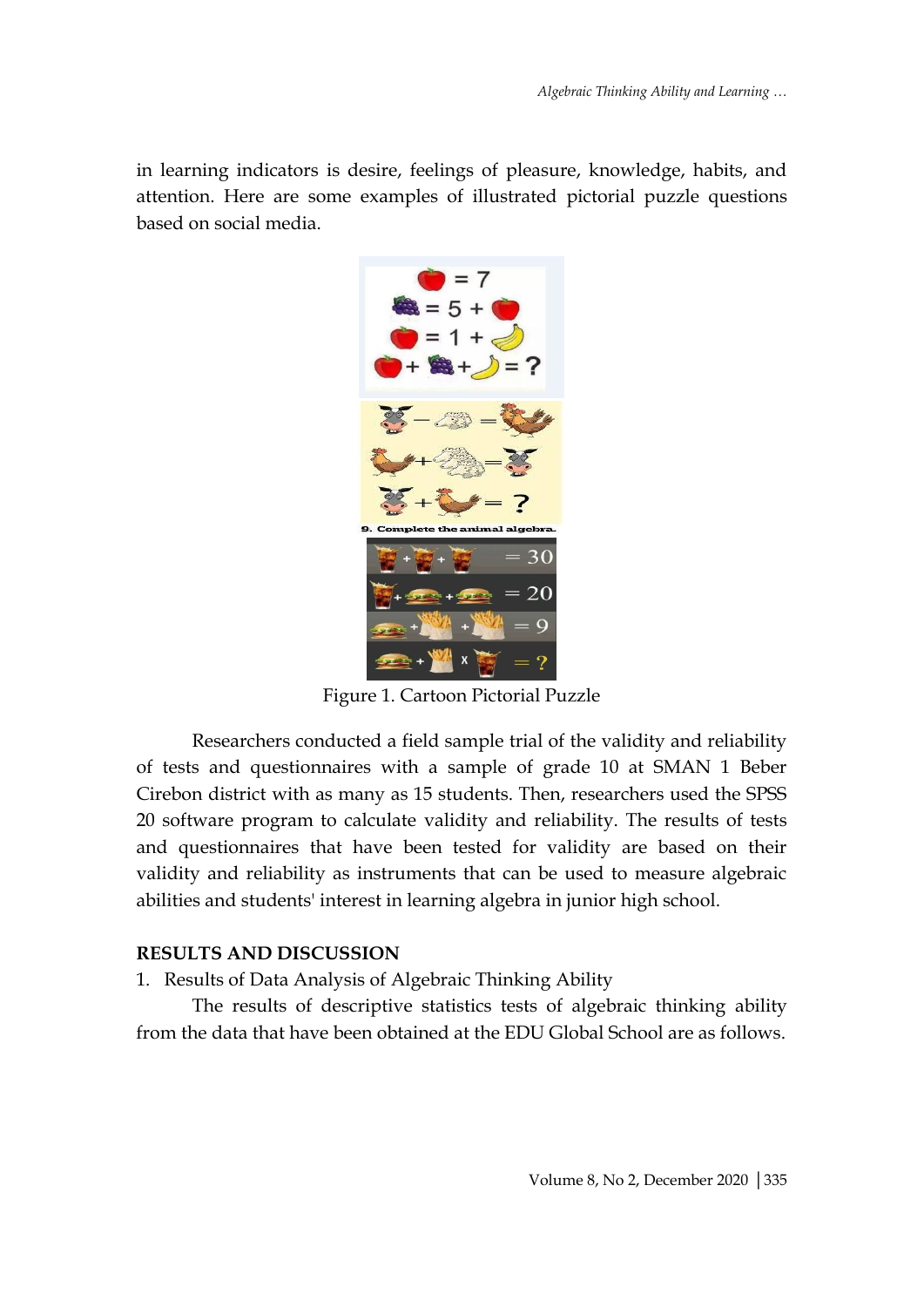|       |                            |       |          | Statistic Std. Error |
|-------|----------------------------|-------|----------|----------------------|
| Score | Mean                       |       | 58,33    | 8,433                |
|       |                            | Lower | 36,66    |                      |
|       | 95% Confidence             | Bound |          |                      |
|       | Interval for Mean          | Upper | 80,01    |                      |
|       |                            | Bound |          |                      |
|       | 5% Trimmed Mean            |       | 58,15    |                      |
|       | Median                     |       | 55,00    |                      |
|       | Variance                   |       | 426,667  |                      |
|       | Std. Deviation             |       | 20,656   |                      |
|       | Minimum                    |       | 35       |                      |
|       | Maximum                    |       | 85       |                      |
|       | Range                      |       | 50       |                      |
|       | <b>Interquartile Range</b> |       | 43       |                      |
|       | <b>Skewness</b>            |       | ,330     | ,845                 |
|       | Kurtosis                   |       | $-1,865$ | 1,741                |

Table 1. Descriptive Statistics Algebraic Thinking Ability

The data obtained from the scoring of algebraic thinking ability was then analyzed to determine students' algebraic thinking ability. The analysis was carried out with the help of Microsoft Office Excel 2010. The steps are as follows.

- a. Make a score table for the results of the algebraic thinking ability scale of junior high school students who have received algebraic material.
- b. Calculate the algebraic thinking ability scale score of junior high school students with Microsoft Office Excel 2010. The results of the algebraic thinking ability test were assessed using a scoring rubric that had been made.
- c. The data results in the form of interval data are then added up to get a total score. After that, it is converted into a percentage with the formula:

$$
\frac{X\tau}{Xi} \times 100
$$

In determining the trend of variables, categorization is carried out based on the Mean Ideal and Standard Deviation Ideal according to Mardapi (Desiverlina, 2015), which is obtained by the formula: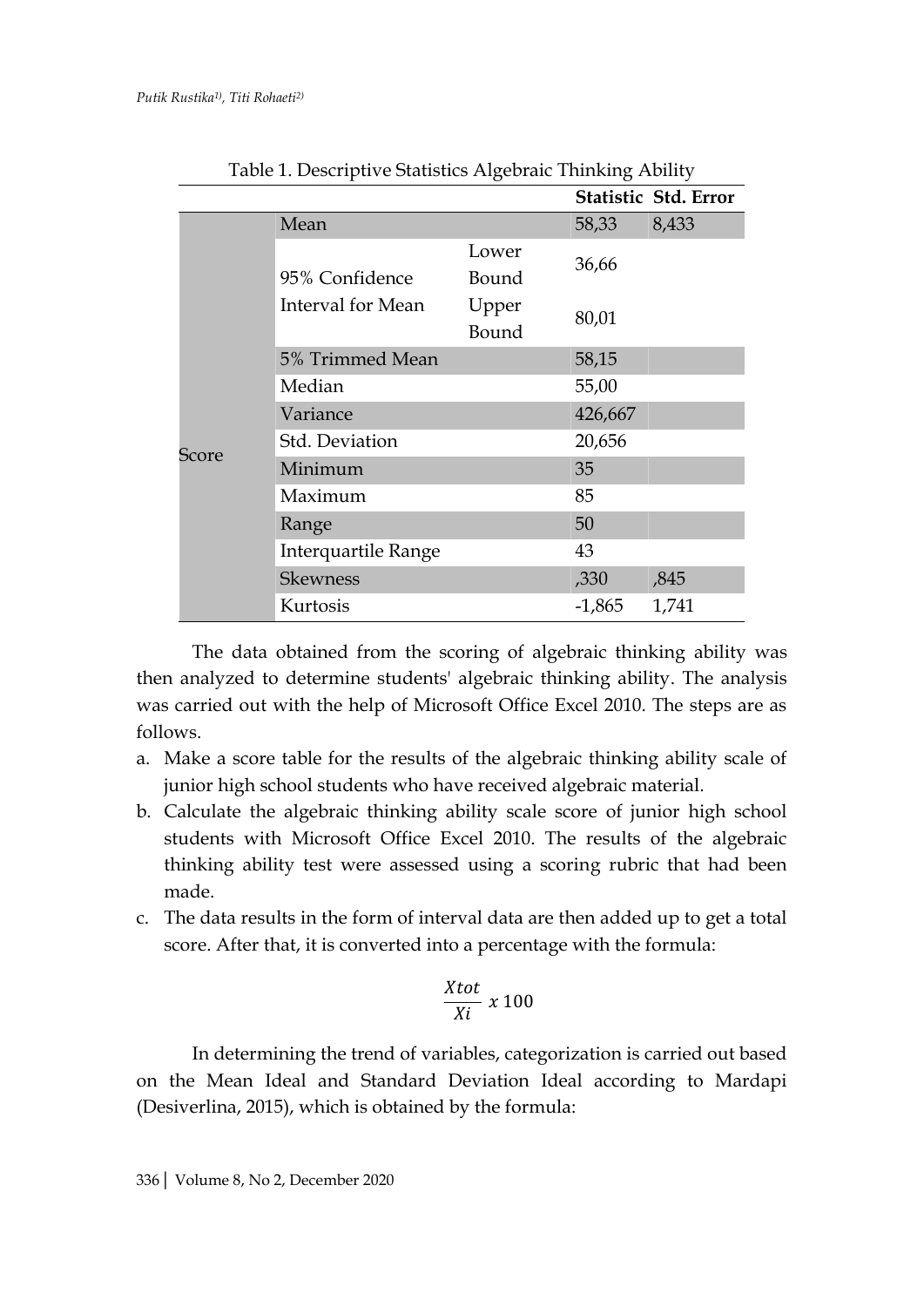Mean Ideal 
$$
(M_i) = \frac{1}{2} x (Xhigh + Xlow)
$$
  
Standard Deviation Ideal  $(SD_i) = \frac{1}{6} x (Xhigh - Xlow)$ 

The level of tendency of the variables is categorized into three types with the following categories:

| $x \ge (M_i + SD_i)$                 | : High     |
|--------------------------------------|------------|
| $(M_i + SD_i) > x \geq (M_i - SD_i)$ | : Moderate |
| $x < (M_i - SD_i)$                   | : Low      |

Based on the results of the research data, the scale of the ability to think algebra for junior high school students at Edu Global School is as follows:

| <b>Score</b>                      |      | Category Frequency | $\frac{0}{0}$ |
|-----------------------------------|------|--------------------|---------------|
| x < 51.67                         | Low  |                    | 16.7%         |
| $51.67 \leq x \leq 68.3$ Moderate |      | ΄-λ                | .50%          |
| x > 68.3                          | High |                    | 33.3%         |

Table 2. Recapitulation of Algebraic Thinking Ability Scores

Based on the results of the above explanation, it can be seen that the algebraic thinking ability of junior high school students are still classified as moderate, and after being analyzed one by one from the results of the existing answers, the majority of them still lack at the global meta-level stage. It can be a task for mathematics educators to continue to look for ways to improve the algebraic thinking ability, which is based on other mathematical thinking ability.

2. Results of Data Analysis of Interest in Learning Algebra

Based on the results of the data obtained from the questionnaire made, the following is the result of descriptive statistics of students' interest in learning algebra through pictorial puzzle questions.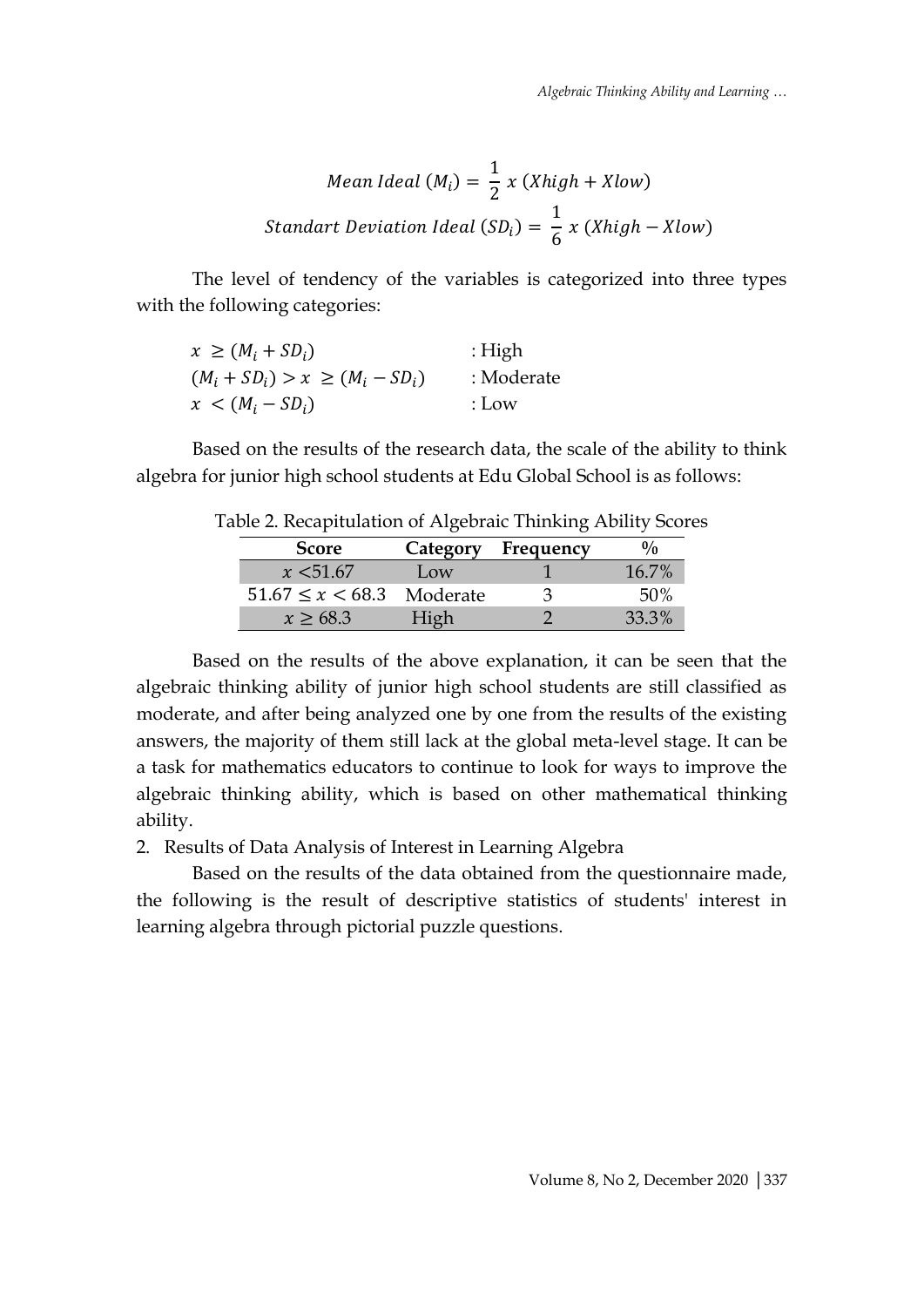|                   |                            |       |         | Statistic Std. Error |
|-------------------|----------------------------|-------|---------|----------------------|
| Interest<br>Score | Mean                       |       | 68,67   | 5,090                |
|                   |                            | Lower | 55,58   |                      |
|                   | 95%<br>Confidence Bound    |       |         |                      |
|                   | Interval for Mean          | Upper | 81,75   |                      |
|                   |                            | Bound |         |                      |
|                   | 5% Trimmed Mean            |       | 68,57   |                      |
|                   | Median                     |       | 65,00   |                      |
|                   | Variance                   |       | 155,467 |                      |
|                   | Std. Deviation             |       | 12,469  |                      |
|                   | Minimum                    |       | 55      |                      |
|                   | Maximum                    |       | 84      |                      |
|                   | Range                      |       | 29      |                      |
|                   | <b>Interquartile Range</b> |       | 26      |                      |
|                   | <b>Skewness</b>            |       | ,566    | ,845                 |
|                   | Kurtosis                   |       | -1,774  | 1,741                |

Table 3. Descriptive Statistics of Interest in Learning Algebra

The results of the recapitulation scale of the students' interest in learning algebra at the EDU Global School are as follows:

| Score                             | Category | Frequency | $\frac{0}{0}$ |
|-----------------------------------|----------|-----------|---------------|
| x < 64.67                         | LOW      |           | 33.3%         |
| $64.67 \leq x \leq 74.3$ Moderate |          |           | 33.3%         |
| x > 74.3                          | High     |           | 33.3%         |

Table 4. Recapitulation of Student's Algebra Learning Interest Scale

Based on the results obtained, it can be seen that students' interest in learning algebra is still evenly distributed, some like learning algebra, some are just doing it, and some are still less interested in learning algebra through these pictorial puzzle questions. This can be used as further research material for learning mathematics using pictorial puzzle questions found on social media to build algebraic thinking ability.

This shows that social media can be used to measure mathematics skills and can even be used as a learning medium. Oye, Abrahim, and Holeu (2012) for example, through their research entitled "The Effect of Social Networking Sites on Student Academic Performance", find that many of the respondents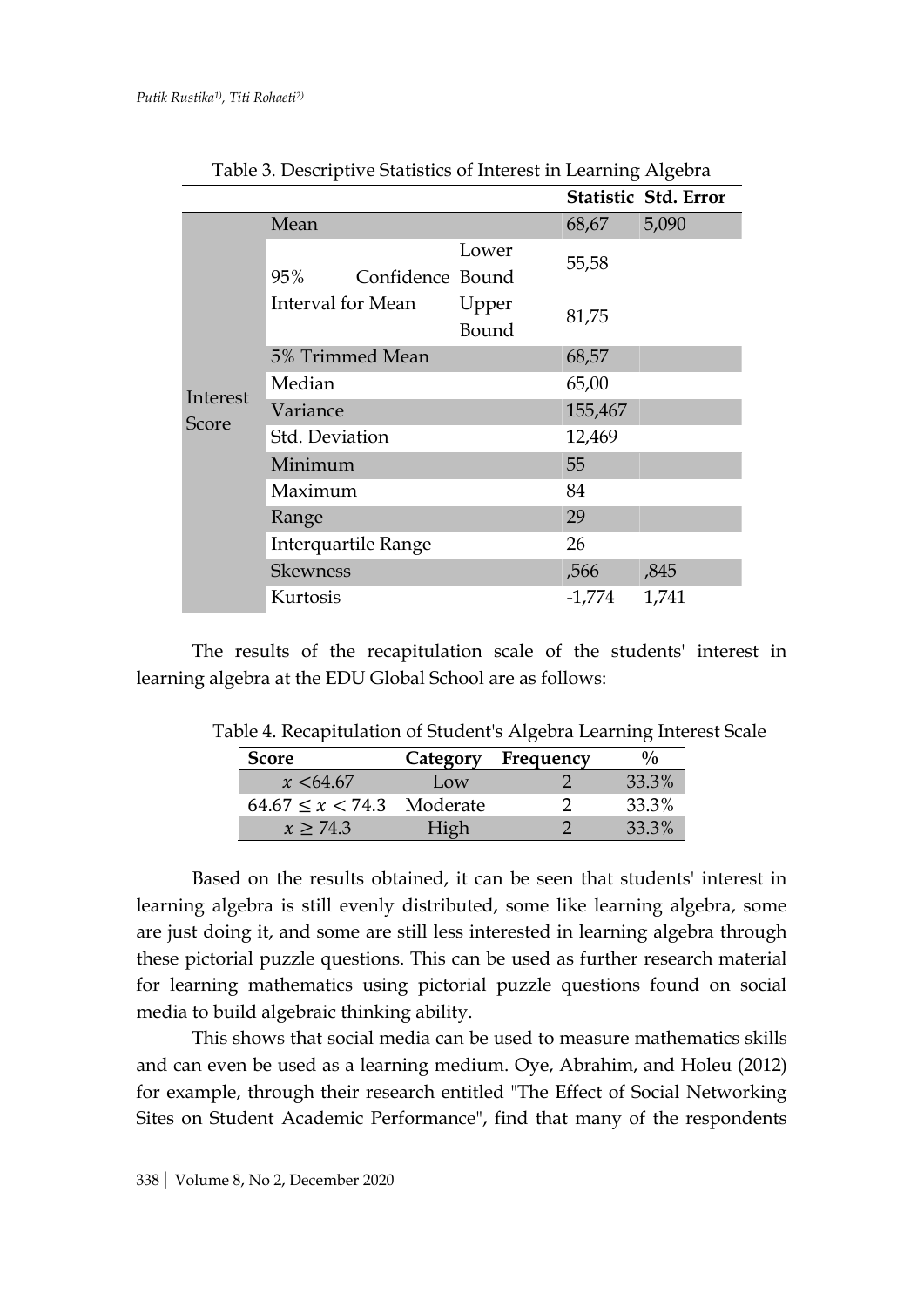agree that social networking sites help their academic work. In addition, Ng and Latif (2013); Naganjaneyulu and Prasad (2013) conduct research on social media and mathematics learning to enhance mathematics learning, and their research concludes that social media enhances students' learning and teaching experiences.

However, because the achievement of the results of algebraic thinking skills and students' interest in learning algebra has not been maximal, teachers must find various ways and strategies that are more effective to understand and are motivated in learning algebra. Various ways can be done based on the recommendations of Jon Star's statement, namely:

# **Recommendation 1. Use solved problems to engage students in analyzing algebraic reasoning and strategies.**

- a. Have students discuss solved problem structures and solutions to make connections among strategies and reasoning.
- b. Select solved problems that reflect the lesson's instructional aim, including problems that illustrate common errors.
- c. Use whole-class discussions, small-group work, and independent practice activities to introduce, elaborate on, and practice working with solved problems.

## **Recommendation 2. Teach students to utilize the structure of algebraic representations.**

- a. Promote the use of language that reflects mathematical structure.
- b. Encourage students to use reflective questioning to notice structure as they solve problems.
- c. Teach students that different algebraic representations can convey different information about an algebra problem

## **Recommendation 3. Teach students to choose from alternative algebraic strategies when solving problems intentionally.**

- a. Teach students to recognize and generate strategies for solving problems.
- b. Encourage students to articulate the reasoning behind their choice of strategy and their strategy's mathematical validity when solving problems.
- c. Have students evaluate and compare different strategies for solving problems. (Star, Foegen, Larson, McCallum, Porath, Zbiek, & Windsor, 2015).

Student rejection of the new strategies the teacher uses is natural. This is no different from students who have completed units that combine the worked example problems. Lange, Booth, and Newton (2014), through their research,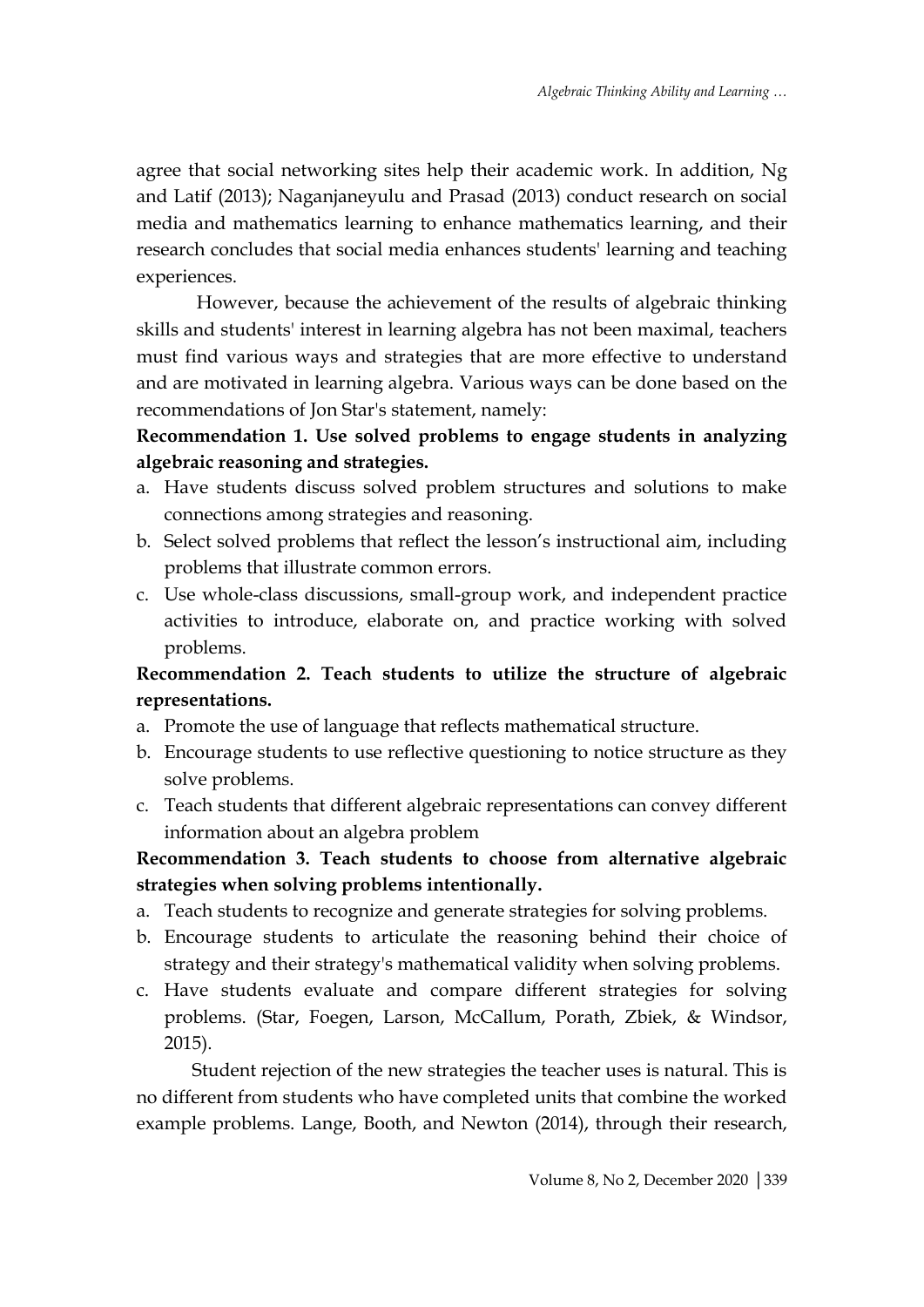also found that students were initially surprised by the new approach but later felt that they were learning more.

#### **CONCLUSION**

The algebraic thinking ability of students at SMP Edu-Global School is still in the moderate category. There is also an interest in learning algebra for students at SMP Edu-Global School, which is moderate. The algebraic thinking ability and algebraic interests of students at SMP Edu-Global School need to be improved more to achieve algebraic thinking ability and students' interest in learning at the high category level. This is the teacher's task or further researcher to find ways to improve algebraic thinking ability and student interest in learning, either by exposing algebraic material or learning methods to be applied.

#### **ACKNOWLEDGMENT**

The author would like to thank the Ministry of Research, Technology, and Higher Education who has funded this research in the Beginner Lecturer Research (PDP) scheme.

#### **REFERENCES**

- Angriani. (2017). *Kemampuan Berpikir Aljabar dan Self-Efficay Matematis Siswa SMP melalui Pendekatan Concrete Pictorial-Abstract (CPA)*. Pacasarjana UPI: Tidak diterbitkan.
- Badawi, A., Rochmad, & Agoestanto, A. (2017). Analisis Kemampuan Berpikir Aljabar dalam Matematika pada Siswa SMP Kelas VIII. *Unnes Journal of Mathematics Education*, *5*(3), 76–83. https://doi.org/10.15294/ujme.v5i3. 13100.
- BSNP. (2006). *Panduan Penyusunan Kurikulum Tingkat Satuan Pendidikan Jenjang Pendidikan Dasar dan Menengah*. Badan Standar Nasional Pendidikan.
- Common Core State Standards Initiative (CCSSI). (2010). *Common Core State Standards for Mathematics. Washington, DC*. National Governors Association Center for Best Practices and the Council of Chief State School Officers.
- Crook, C. (2012). The 'digital native' in context: tensions associated with importing Web 2.0 practices into the school setting. *Oxford Review of Education*, *38*(1), 63–80. https://doi.org/10.1080/03054985.2011.577946.
- Devi, K., Eragamreddy, G., & Lakshmi V, V. (2019). Role of Social Media in Teaching-Learning Process. *Journal of Emerging Technologies and Innovative Research*, *6*(1), 96–103. Retrieved from https://www.

340| Volume 8, No 2, December 2020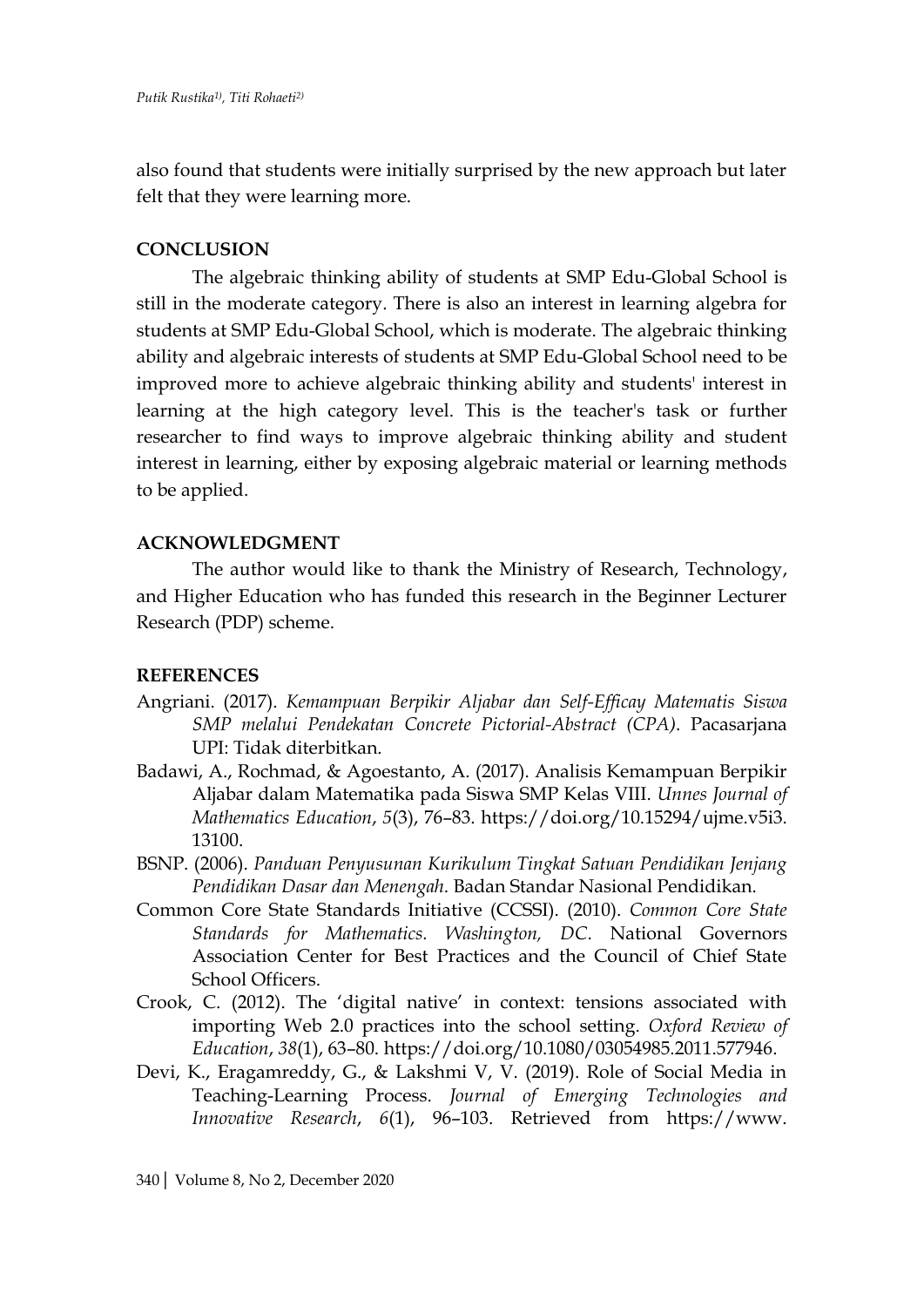researchgate.net/publication/330497773\_Role\_of\_Social\_Media\_in\_Tea ching-Learning\_Process.

- Drijvers, P., Goddijn, A., & Kindt, M. (2010). *Algebra Education: Exploring Topics and Themes BT - Secondary Algebra Education: Revisiting Topics and Themes and Exploring the Unknown* (P. Drijvers (ed.); pp. 5–26. SensePublishers. https://doi.org/10.1007/978-94-6091-334-1\_1.
- Foster, D. (2007). Making Meaning in Algebra: Examining Students' Understandings and Misconceptions. In A. H. Schoenfeld (Ed.), *Assessing Mathematical Proficiency* (pp. 163–176). Cambridge University Press. https://doi.org/ 10.1017/CBO9780511755378.017.
- Gnadig, P., Honyek, G., & Riley, K. (2001). *Puzzling physics problems, with hints and solutions. Cambridge(UK)*. UK: Cambridge University Press.
- Greenhow, C. (2006). *From blackboard to browser: An examination of teachers' constructivist beliefs and practice in using the internet*. USA: Harvard University.
- Kalpidou, M., Costin, D., & Morris, J. (2010). The Relationship Between Facebook and the Well-Being of Undergraduate College Students. *Cyberpsychology, Behavior and Social Networking*, *14*(4), 183–189. https://doi.org/10.1089/cyber.2010.0061.
- Kambuaya, C. (2015). Pengaruh motivasi, minat, kedisiplinan dan adaptasi diri terhadap prestasi belajar siswa peserta program afirmasi pendidikan menengah asal Papua dan Papua Barat di Kota Bandung. *Share Social Work Journal*, *5*(2), 157–166. https:// doi.org/10.24198/share.v5i2.13140.
- Katz, I., Assor, A., Kanat-Maymon, Y., & Bereby-Meyer, Y. (2006). Interest as a Motivational Resource: Feedback and Gender Matter, but Interest Makes the Difference. *Social Psychology of Education*, *9*(27), 27–42. https://doi.org/10.1007/s11218-005-2863-7.
- Lange, K., Booth, J. L., & Newton, K. J. (2014). *LearNiNG aLGeBra FrOM*. *107*(7).
- Lederer, K. (2012). *Pros and Cons of Social Media in the Classroom, Campus Technolog*. Campus Technology.
- Loyola, C. (2016). *Teaching-learning Process: Instructional Media and Technology, Dale's Cone of Experience*.
- Maftoon, P., & Sarem, S. (2012). The Realization of Gardner's Multiple Intelligences (MI) Theory in Second Language Acquisition (SLA). *Journal of Language Teaching and Research*, *3*(12), 33–41. https://doi.org/ 10.4304/jltr.3.6.1233-1241.
- Martin, F., Hoskins, O., Brooks, R., & Bennett, T. (2013). Development of an Interactive Multimedia Instructional Module. *Journal of Applied Instructional Design*, *3*(3), 5–17. Retrieved from https://www. researchgate.net/publication/272151941\_Development\_of\_an\_Interacti ve\_Multimedia\_Instructional\_Module.

Naganjaneyulu, V., & Prasad, A. R. (2013). Mathematics Teaching, Learning